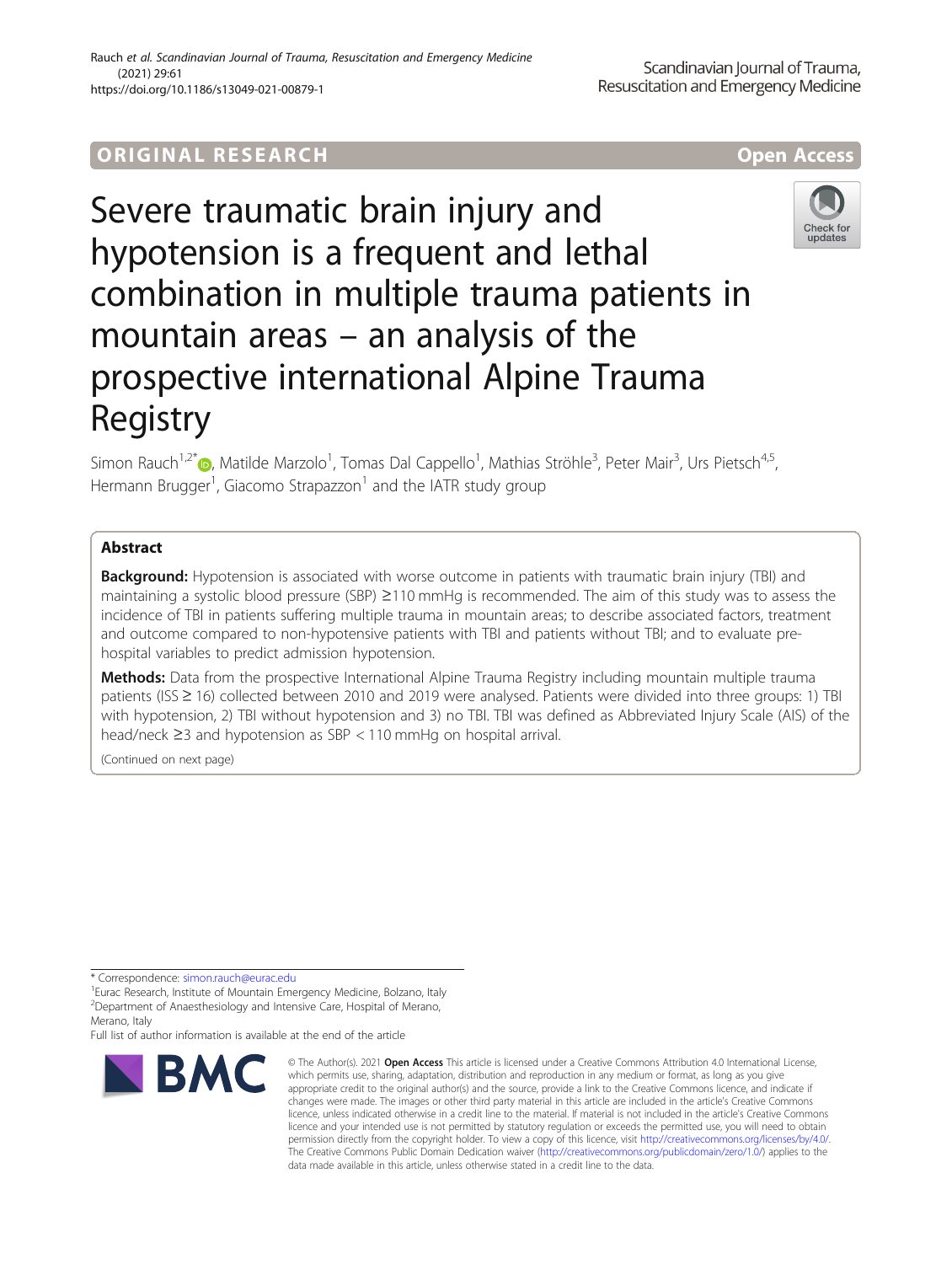#### (Continued from previous page)

Results: A total of 287 patients were included. Fifty (17%) had TBI and hypotension, 92 (32%) suffered TBI without hypotension and 145 (51%) patients did not have TBI. Patients in group 1 were more severely injured (mean ISS  $43.1 \pm 17.4$  vs  $33.3 \pm 15.3$  vs  $26.2 \pm 18.1$  for group 1 vs 2 vs 3, respectively,  $p < 0.001$ ). Mean SBP on hospital arrival was 83.1  $\pm$  12.9 vs 132.5  $\pm$  19.4 vs 119.4  $\pm$  25.8 mmHg ( $p < 0.001$ ) despite patients in group 1 received more fluids. Patients in group 1 had higher INR, lower haemoglobin and lower base excess ( $p < 0.001$ ). More than one third of patients in group 1 and 2 were hypothermic (body temperature < 35 °C) on hospital arrival while the rate of admission hypothermia was low in patients without TBI (41% vs 35% vs 21%, for group 1 vs 2 vs 3,  $p = 0.029$ ). The rate of hypothermia on hospital arrival was different between the groups ( $p = 0.029$ ). Patients in group 1 had the highest mortality (24% vs 10% vs 1%,  $p < 0.001$ ).

**Conclusion:** Multiple trauma in the mountains goes along with severe TBI in almost 50%. One third of patients with TBI is hypotensive on hospital arrival and this is associated with a worse outcome. No single variable or set of variables easily obtainable at scene was able to predict admission hypotension in TBI patients.

Keywords: Trauma, Traumatic brain injury, Hypotension, Shock, Mountain rescue

#### Background

Traumatic Brain Injury (TBI) is the single most important cause of death from traumatic injury and represents a major cause of long-term disability among survivors [[1\]](#page-8-0). Optimal pre-hospital management of patients with TBI can contribute to a favourable outcome and primarily focusses on the prevention of secondary injuries [\[2](#page-8-0)]. Within secondary injuries, hypotension plays a major role as its depth and duration have been associated with increased mortality and worse functional outcome [\[3](#page-8-0)–[5](#page-8-0)]. Data on the prevalence of hypotension as a preventable cause of secondary injury is limited and available numbers are widely variable. A multicentre study from Switzerland found a rate of pre-hospital hypotension (defined as systolic blood pressure, SBP ≤90 mmHg) of 4.1% in multiple trauma patients with TBI [\[6](#page-8-0)]. In a prospective study in the US, 24% of patients with TBI had hypotension (SBP ≤90 mmHg) in the emergency department of a level-I trauma centre caring for urban multiple trauma patients [[4\]](#page-8-0). While in these studies hypotension was defined as SBP ≤90 mmHg, current recommendations advise that patients with TBI should be considered hypotensive for SBP < 110 mmHg  $[2, 7]$  $[2, 7]$  $[2, 7]$  $[2, 7]$ . When using a cut-off for SBP of 110 mmHg, the frequency of hypotension occurring in the initial phase of resuscitation in TBI patients could be expected to be even higher than reported so far.

Avoiding hypotension can be challenging in the prehospital setting. Pre-hospital rescue missions commonly feature prolonged times and patients often have critically impaired vital functions [[8](#page-8-0)–[10\]](#page-8-0). Hypotension in multiple trauma patients with TBI in mountain areas could therefore be even more common than in urban areas.

There is a lack of knowledge about the prevalence of hypotension in multiple trauma patients with TBI and the factors associated with it in mountain areas. The aim of the present study was to assess the incidence of TBI

in patients suffering multiple trauma in mountain areas; to describe associated factors, treatment and outcome of these patients compared to non-hypotensive patients with TBI and patients without TBI; and to evaluate prehospital variables able to predict admission hypotension in TBI patients.

#### Methods

Out-of-hospital and in-hospital data collected from trauma patients included in the International Alpine Trauma Register (IATR) ([https://www.mountain](https://www.mountain-registries.org)[registries.org](https://www.mountain-registries.org)) [[11](#page-8-0)] between December 2010 and October 2019 were analysed. The IATR is an international platform for the prospective collection and storage of data relating to severe trauma patients (Injury Severity Score, ISS  $\geq$ 16) in mountain areas, that are not readily accessible by wheeled emergency vehicles. All trauma patients aged 16–80 years with an ISS  $\geq$ 16 are included in the analysis and are called "multiple trauma patients" in this article. The registry is hosted in Bolzano (Italy) [\[11](#page-8-0)], and data are collected in North Tyrol (Austria), South Tyrol (Italy), Aosta region (Italy) and Chur area (Switzerland). Patients already in cardiac arrest upon arrival of the rescue team, burn patients (if the burn represented the predominant injury), and drowned patients are excluded from the IATR. In North Tyrol (Austria), patients who suffered accidents on prepared ski slopes are excluded. Only patients with vital signs at hospital admission were included in the current study. Data collection in the IATR is based on the Utstein-Style [[12](#page-8-0)], which requires comprehensive data collection on multiple parameters. These parameters include accident (type of outdoor activity, mechanism of injury) and mission characteristics (technical difficulty of the terrain, terrestrial rescue, air rescue or combined rescue) and timing (time of accident, time of emergency call, time of arrival of the first rescue team, time of hospital admission). Medical data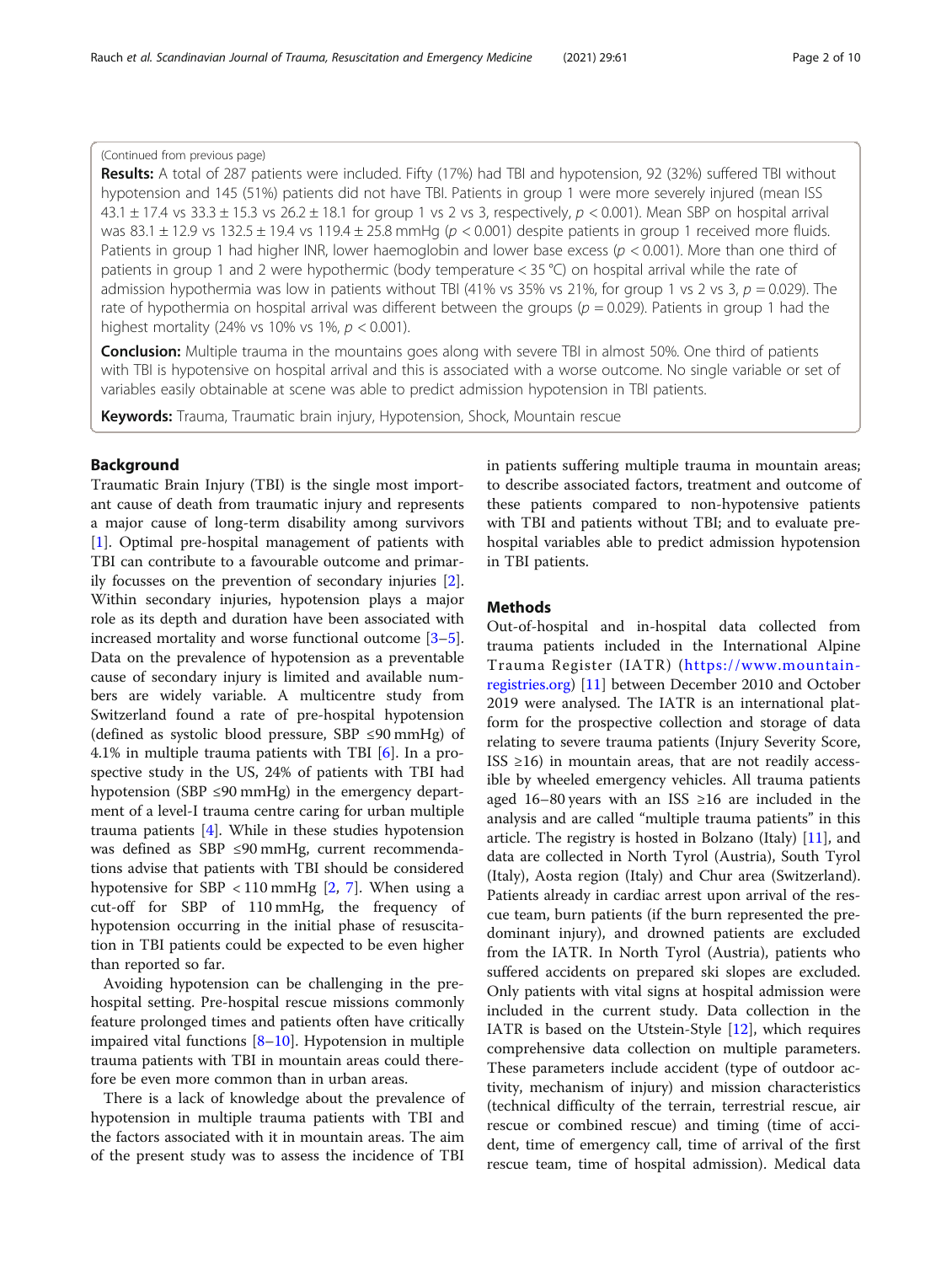collected include: i) vital signs at the scene (i.e. SBP, respiratory rate, Glasgow Coma Scale (GCS) and body temperature); ii) out-of-hospital Advance Trauma Life Support (ATLS) interventions (i.e. endotracheal intubation, intravenous cannulation, fluid and drug administration); iii) ISS and Abbreviated Injury Scale (AIS) based on in-hospital diagnosis; iv) vital signs and laboratory data on admission (i.e. haemoglobin, INR, base excess, body temperature), plus out-of-hospital and inhospital mortality rates.

#### Statistical analysis

Patients were classified into three groups based on clinical characteristics: group 1 included multiple trauma patients with TBI (defined as AIS  $\geq$ 3 in the head/neck ISS body region) and hypotension defined as SBP ≤110 mmHg [\[2](#page-8-0), [7\]](#page-8-0) on hospital arrival; group 2 included multiple trauma patients with TBI but without hypotension on hospital arrival; group 3 included multiple trauma patients without TBI. Frequencies between the three groups were compared by means of Pearson's chisquared test, while for the two-group comparison Fisher's exact test was used. Mean values between the three groups were compared by means of ANOVA or Kruskal-Wallis test as appropriate, while for the twogroup comparison the independent samples t-test or Mann-Whitney U test was used as appropriate. Paired samples t-tests were performed to compare pre-hospital SBP and SBP on hospital arrival. The Holm-Bonferroni method was used to correct  $p$ -values for multiple comparisons.

Classification trees [[13](#page-8-0), [14](#page-8-0)] were performed to predict the three groups defined above, i.e. classification trees predicted whether patients will have TBI or not, and in case they had TBI, whether they will have admission hypotension or not. Unlike logistic and linear regression, classification trees do not develop a prediction equation. Instead, data are partitioned along the predictor axes into subsets with homogeneous values of the dependent variable, a process represented by a decision tree that can be used to make predictions from new observations [[13\]](#page-8-0). We assessed the following pre-hospital variables: gender, age, treatment free interval, mechanism of injury (avalanche, collision, fall, other), type of injury (blunt, penetrating), ISS, GCS, SBP, quantity of crystalloid, hypertonic and (hyper) oncotic fluids, use of vasopressors, tracheal intubation and AIS scores (of the following ISS body regions: face, chest, abdomen, extremity and external). The lengths of the branches of the classification trees is proportional to the discriminant ability of the variable (the longer the more discriminant). Crossvalidation was used to evaluate the classification trees, i.e. a classification tree was created using 75% of cases (training set), randomly chosen, and its predicting ability

was then evaluated on the remaining 25% of cases (testing set), calculating sensitivity and specificity. This procedure was repeated ten times and so ten classification trees were created, each generated by a different training set composed of 75% of cases selected randomly. SPSS version 25 statistical software (IBM Corp., Armonk, NY) was used. The classification trees were built by means of the library rpart of R version 3.4.1  $[14, 15]$  $[14, 15]$  $[14, 15]$  $[14, 15]$ . Tests were two-sided and  $p < 0.05$  was considered statistically significant. Values are reported as mean ± standard deviation unless stated otherwise.

#### Results

During the study period, a total of 308 cases were recorded in the IATR. Of them, 21 were excluded (17 patients had missing values for either pre- or in-hospital SBP and four patients suffered cardiac arrest during transport), and 287 patients were finally included in the analysis. A total of 142 patients had TBI, of them 50 patients (17%) had TBI and hypotension on hospital arrival  $(group 1)$ , 92  $(32%)$  suffered TBI but were not hypotensive on hospital arrival (group 2); 145 (51%) patients did not have TBI (group 3).

Demographics, type of activity leading to the accident and mechanism of injury are shown in Table [1](#page-3-0). A difference between groups was found for gender (higher proportion of females in group 1 in comparison to group 3,  $p = 0.033$ ) and for hiking (type of activity before the accident, performed more frequently in group 1 than in group 3,  $p = 0.002$ ).

Pre-hospital times, SBP, Glasgow Coma Scale (GCS) and selected pre-hospital therapeutic interventions, subdivided by the three groups, are shown in Table [2.](#page-3-0)

Patients with TBI and hypotension (group 1) were more severely injured with a mean ISS of  $43.1 \pm 17.4$ compared to  $33.3 \pm 15.3$  ( $p = 0.001$ ) and  $26.2 \pm 18.1$  ( $p <$ 0.001) in patients of group 2 and 3, respectively. The higher ISS in groups 1 and 2 compared to group 3 was mainly due to a higher AIS in the head/neck ISS body region (Table [3\)](#page-4-0). Neither the total pre-hospital time nor the treatment free interval differed between the three groups.

Mean SBP on hospital arrival was  $83.1 \pm 12.9$  in group 1 vs  $132.5 \pm 19.4$  in group 2 vs  $119.4 \pm 25.8$  mmHg in group 3 ( $p < 0.001$ ). As depicted in Fig. [1,](#page-4-0) SBP decreased during the pre-hospital phase in group 1 (relative difference between SBP on scene and SBP on admission =  $-12\% \pm 23\%; p < 0.001$ , while it increased in group 2 and remained stable in group 3 (+17%  $\pm$  30% with  $p < 0.001$ and + 2%  $\pm$  16% with  $p = 0.531$ , respectively).

Patients in group 1 received more crystalloid fluids during the pre-hospital treatment as compared to patients in group 2 and 3 ( $p = 0.018$  and  $p = 0.012$ , respectively) (Table [2\)](#page-3-0). On hospital arrival, patients in group 1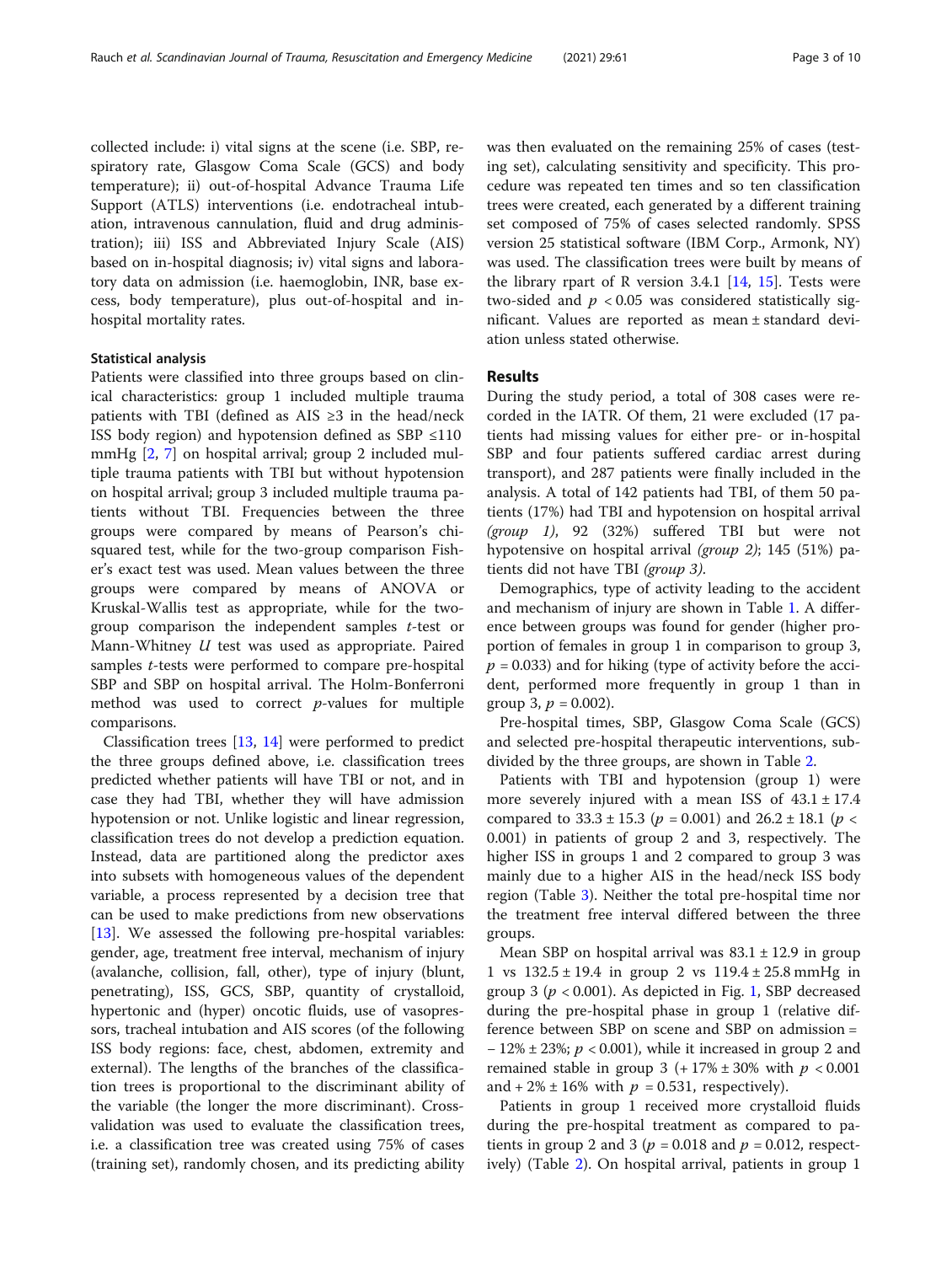### <span id="page-3-0"></span>Table 1 Demographics, type of activity leading to the accident and mechanism of injury, subdivided by the three subgroups

|                                             | TBI with hypotension<br>(group 1) $n = 50$ | TBI without hypotension<br>(group 2) $n = 92$ | No TBI (group 3)<br>$n = 145$ | p-value |
|---------------------------------------------|--------------------------------------------|-----------------------------------------------|-------------------------------|---------|
| <b>Demographics</b>                         |                                            |                                               |                               |         |
| Age, years, mean $\pm$ SD                   | $46.4 \pm 19.2$                            | $42.4 \pm 18.5$                               | $44.5 \pm 17.2$               | 0.452   |
| Female sex, n (%)                           | 16 (32%)                                   | 20 (22%)                                      | 21 (14%)                      | 0.024   |
| Type of activity                            |                                            |                                               |                               |         |
| Aviation, n (%)                             | 1(2%)                                      | 4 (4%)                                        | 15 (10%)                      | 0.066   |
| Climbing, n (%)                             | 6(12)                                      | 15 (16%)                                      | 16 (11%)                      | 0.478   |
| Hiking, n (%)                               | 22 (44%)                                   | 24 (26%)                                      | 26 (18%)                      | 0.001   |
| Mountain biking, n (%)                      | $0(0\%)$                                   | 2(2%)                                         | 10 (7%)                       | 0.056   |
| Ski / snowboard, n (%)                      | 11 (22%)                                   | 33 (36%)                                      | 53 (37%)                      | 0.141   |
| Sledging, n (%)                             | 2(4%)                                      | 2(2%)                                         | 3(2%)                         | 0.738   |
| Other, n (%)                                | 8 (16%)                                    | 11 (12%)                                      | 21 (15%)                      | 0.786   |
| <b>Mechanism of injury</b>                  |                                            |                                               |                               |         |
| Avalanche, n (%)                            | 1(2%)                                      | 4 (4%)                                        | 8(6%)                         | 0.579   |
| Collision with object / other person, n (%) | 11 (22%)                                   | 29 (32%)                                      | 27 (19%)                      | 0.087   |
| Fall, n (%)                                 | 37 (76%)                                   | 59 (64%)                                      | 105 (74%)                     | 0.203   |
| Other, n (%)                                | $0(0\%)$                                   | $0(0\%)$                                      | 2(1%)                         | 0.368   |

Tests performed were Pearson's chi-squared tests, except for age ANOVA TBI traumatic brain injury

Table 2 Pre-hospital times, Glasgow Coma Scale (GCS), systolic blood pressure (SBP) and selected pre-hospital therapeutic interventions subdivided by the three groups

|                                                    | TBI with hypotension<br>(group 1) $n = 50$ | TBI without hypotension<br>(group 2) $n = 92$ | No TBI (group 3)<br>$n = 145$ | p-value |
|----------------------------------------------------|--------------------------------------------|-----------------------------------------------|-------------------------------|---------|
| Pre-hospital times                                 |                                            |                                               |                               |         |
| Treatment free interval, min, median (range)       | $27.5(3-130)$                              | $16(2-1001)$                                  | $20(1-469)$                   | 0.239   |
| Total pre-hospital time, min, median (range)       | 82 (30-1560)                               | 88.5 (20-1047)                                | 80 (13-1274)                  | 0.137   |
| Level of pre-hospital care                         |                                            |                                               |                               |         |
| No care, $n$ $(\%)$                                | $0(0\%)$                                   | 5 (5%)                                        | 9(6%)                         | 0.195   |
| Basic life support, n (%)                          | $5(10\%)$                                  | 12 (13%)                                      | 36 (26%)                      | 0.014   |
| Advanced life support, n (%)                       | 45 (90%)                                   | 73 (80%)                                      | 93 (66%)                      | 0.001   |
| Pre-hospital SBP and GCS                           |                                            |                                               |                               |         |
| Pre-hospital SBP, mmHg, mean $\pm$ SD              | $103.0 \pm 26.2$                           | $117.8 + 26.0$                                | $116.4 + 23.3$                | 0.012   |
| Pre-hospital GCS, mean $\pm$ SD                    | $8.5 \pm 4.3$                              | $9.6 \pm 4.3$                                 | $14.3 \pm 1.7$                | < 0.001 |
| Pre-hospital GCS $\leq$ 8, n (%)                   | 27 (54%)                                   | 39 (43%)                                      | 2(1%)                         | < 0.001 |
| Selected pre-hospital therapeutic interventions    |                                            |                                               |                               |         |
| Crystalloid fluids, ml, mean $\pm$ SD              | $758 \pm 339$                              | $587 \pm 381$                                 | $580 \pm 413$                 | 0.011   |
| Vasopressor therapy, n (%)                         | 4 (12%)                                    | $0(0\%)$                                      | 2(2%)                         | 0.005   |
| Intubation, n (%)                                  | 28 (56%)                                   | 42 (46%)                                      | 19 (13%)                      | < 0.001 |
| Intubation, n $(\%)$ in patients with GCS $\leq$ 8 | 24 (89%)                                   | 35 (90%)                                      | 2 (100%)                      | 0.883   |

Tests performed were Pearson's chi-squared tests, except for treatment free interval, total pre-hospital time and crystalloid fluids Kruskal-Wallis tests and for prehospital SBP ANOVA

TBI traumatic brain injury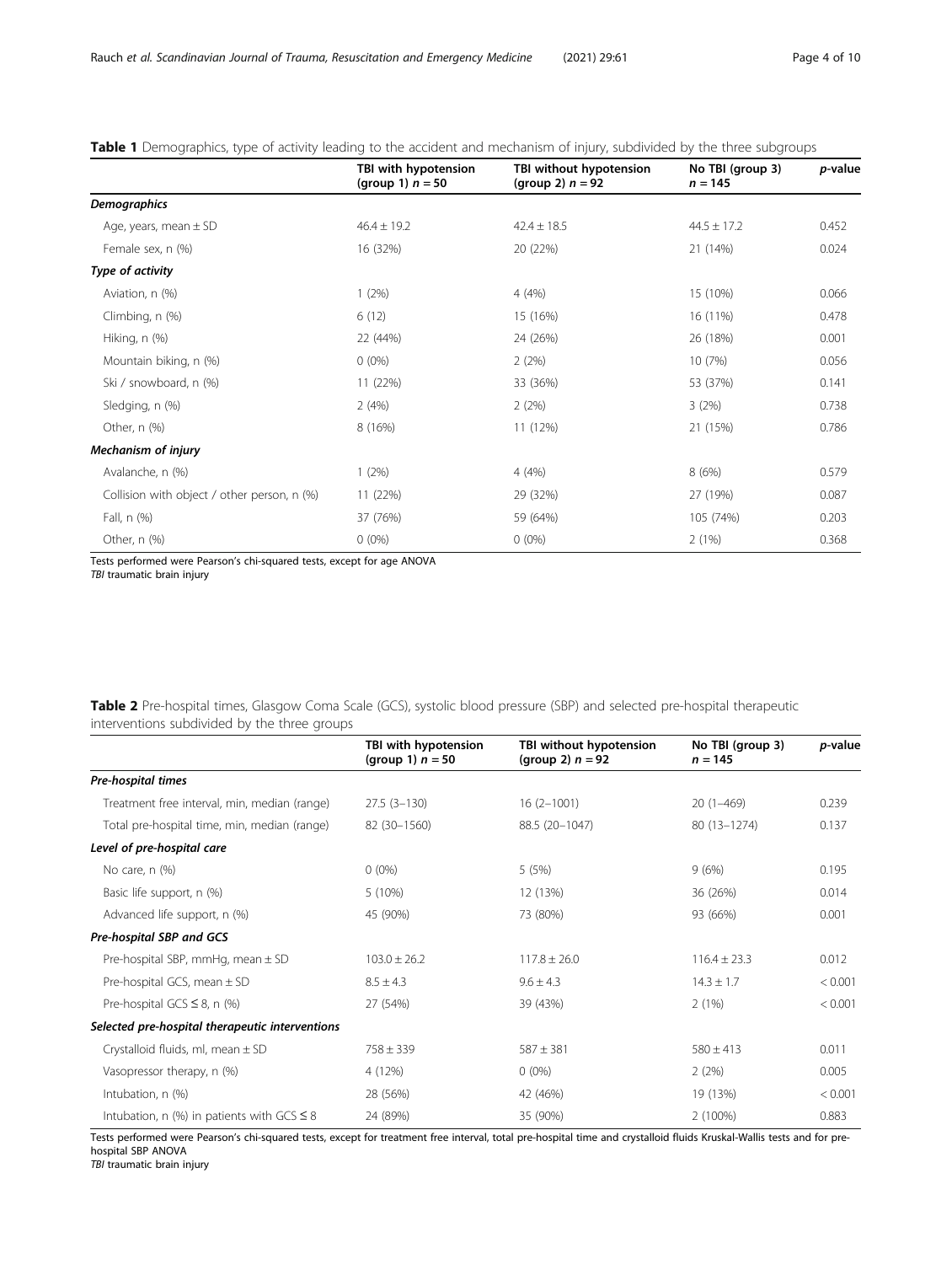|                                                  | TBI with hypotension | TBI without hypotension | No TBI         | p-value |
|--------------------------------------------------|----------------------|-------------------------|----------------|---------|
|                                                  | $(n = 50)$           | $(n = 92)$              | $(n = 145)$    |         |
| <b>GCS</b> on hospital arrival                   | $7.5 \pm 5.1$        | $8.6 \pm 5.3$           | $13.6 \pm 3.4$ | < 0.001 |
| ISS body region                                  |                      |                         |                |         |
| Head/neck, AIS                                   | $4.2 \pm 1.0$        | $4.0 \pm 0.9$           | $1.7 \pm 0.5$  | < 0.001 |
| Face, AIS                                        | $3.7 \pm 1.2$        | $3.1 \pm 0.7$           | $2.2 \pm 1.0$  | < 0.001 |
| Thorax, AIS                                      | $3.8 \pm 0.8$        | $3.4 \pm 1.0$           | $3.5 \pm 1.0$  | 0.169   |
| Abdomen, AIS                                     | $3.4 \pm 1.0$        | $3.2 \pm 0.7$           | $3.4 \pm 1.0$  | 0.743   |
| Extremities, AIS                                 | $3.6 \pm 1.0$        | $3.1 \pm 0.8$           | $3.4 \pm 1.3$  | 0.135   |
| External, AIS                                    | 3.0 <sup>a</sup>     | $3.3 \pm 0.9$           | $2.7 \pm 1.0$  | 0.384   |
| Selected laboratory values on hospital admission |                      |                         |                |         |
| Hemoglobin, g/dl                                 | $10.8 \pm 2.8$       | $12.7 \pm 1.9$          | $12.9 \pm 2.2$ | < 0.001 |
| <b>INR</b>                                       | $1.6 \pm 0.7$        | $1.2 \pm 0.2$           | $1.2 \pm 0.3$  | < 0.001 |
| aPTT, sec                                        | $45.5 \pm 39.6$      | $28.2 \pm 5.6$          | $28.4 \pm 9.3$ | < 0.001 |
| Base excess                                      | $-5.3 \pm 6.7$       | $-3.4 \pm 4.2$          | $-0.7 \pm 7.7$ | < 0.001 |

<span id="page-4-0"></span>Table 3 Glasgow Coma Scale (GCS), Abbreviated Injury Scale (AIS) divided by body region and laboratory parameters on hospital arrival

Values are reported as mean ± standard deviation. Tests performed were ANOVAs, except for GCS and AIS head and neck Kruskal-Wallis test  $a$ PTT activated partial thromboplastin time, INR international normalized ratio, TBI traumatic brain injury

<sup>a</sup>only one case

as compared to patients in group 2 and 3 had higher INR  $(p = 0.002$  and  $p = 0.001$ , respectively), lower haemoglobin values ( $p < 0.001$  and  $p < 0.001$ , respectively) and lower base excess ( $p = 0.070$  and  $p = 0.001$ , respectively) (Table 3).

Core body temperature on hospital arrival was recorded for 207 patients (for 54 patients, information on the method of body temperature measurement was available: 42 tympanic, 9 bladder, 1 rectal, 1 esophageal, 1 skin/axillary). We found a significant difference in the rate of hypothermia (defined as core body temperature < 35 °C) on hospital arrival between the three groups (41% vs 35% vs 21%, for group 1 vs 2 vs 3,  $p = 0.029$ ). Patients in group 1 had a mortality rate of 24% compared to 10% and 1% in group 2 and 3, respectively ( $p < 0.001$ ). Mortality stratified by categories of SBP values on hospital arrival for patients with TBI (i.e. only group 1 and 2) is shown in Table [4.](#page-5-0)

There was no difference in the rate of pre-hospital intubation between TBI patients with and without admission hypotension (i.e. group 1 vs 2, 56% vs 46%,  $p =$ 0.292). In Table [5,](#page-5-0) patients with TBI and admission hypotension (i.e. patients in group 1) are subdivided into patients who were intubated on scene and patients who were not, and different parameters are compared between the two groups. No difference between the two subgroups was found regarding SBP on scene and on admission, pre-hospital fluid and vasopressor therapy, ISS, AIS of the different body regions, haemoglobin, coagulation parameters or base excess. Only the GCS was lower both on scene and on hospital admission in TBI patients who were intubated on scene.

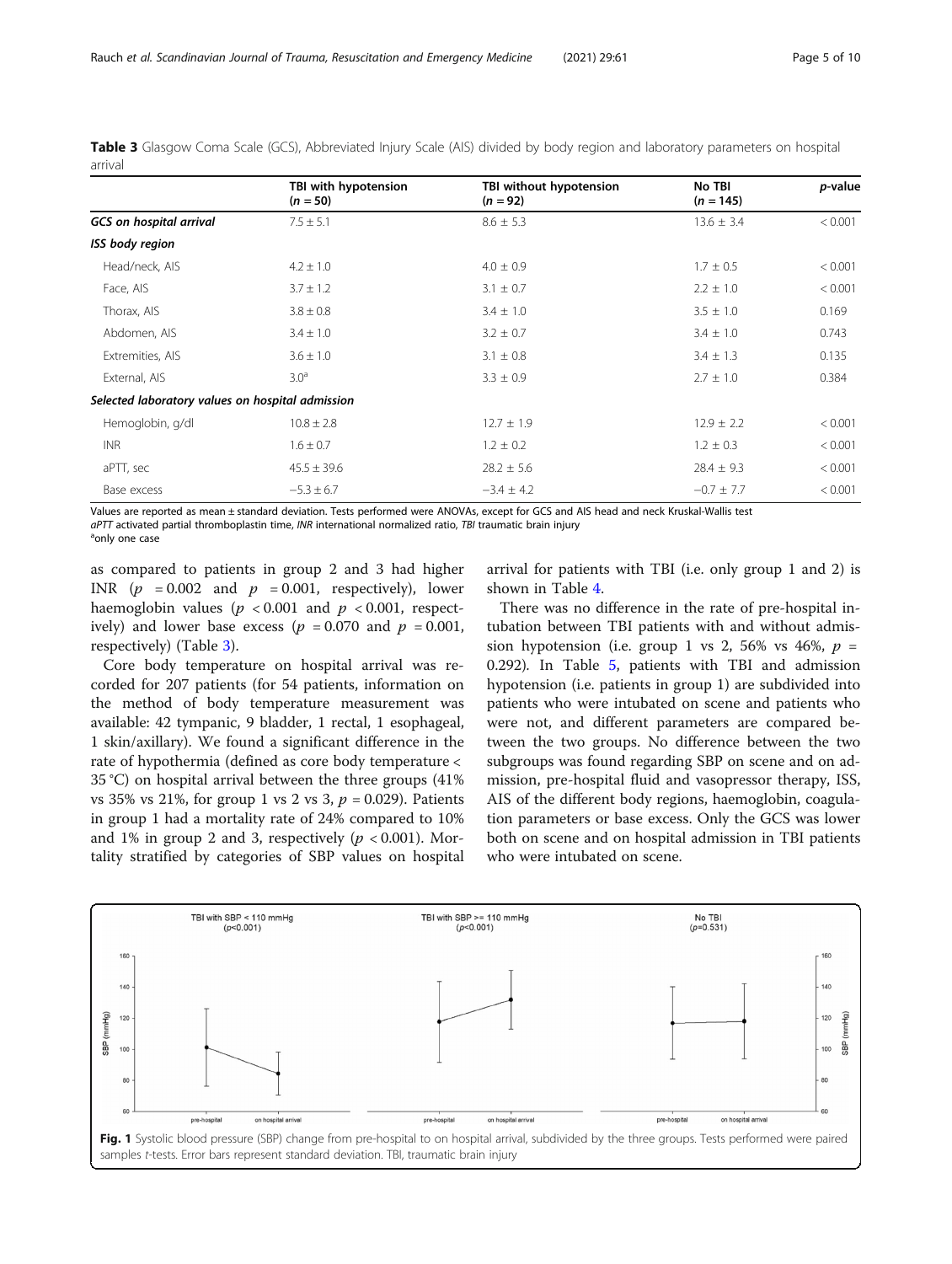<span id="page-5-0"></span>Table 4 Mortality rate per level of systolic blood pressure (SBP) on hospital arrival, only patients with traumatic brain injury, i.e. group 1 and 2

| SBP on hospital arrival | Died in hospital, n (%) |
|-------------------------|-------------------------|
| $< 90$ mmHq, n $(\%)$   | 6(25%)                  |
| 90-99 mmHg, n (%)       | 3(30%)                  |
| 100-109 mmHg, n (%)     | 1(13%)                  |
| 110-119 mmHg, n (%)     | 4 (25%)                 |
| $≥ 120$ mmHq, n $%$     | 5(7%)                   |
|                         |                         |

 $(p = 0.072,$  Pearson's chi-squared test)

#### Classification trees

One of the ten classification trees is shown as an example in Fig. [2.](#page-6-0) The mean sensitivity of the ten classification trees (applying them to the testing sets) was 38% [95% confidence interval (CI) 23%–54%] for TBI with admission hypotension and 54% (95% CI 41%–66%) for TBI without admission hypotension; specificity to detect patients without TBI was 85% (95% CI 82%–88%). The GCS was the only variable selected in all ten classification trees and a cut-off of 11 resulted to be the major discriminant between patients with and without TBI (first node of the tree; high discriminant ability reflected by the long branch). For further discrimination between TBI patients with or without admission hypotension, variable selection by the classification trees was inconsistent (supplemental Table [1](#page-8-0)); following GCS, the most frequently selected variables were ISS, AIS abdomen and AIS extremities.

#### **Discussion**

We found that half of the patients suffering severe multiple trauma in the mountains had concomitant TBI. One third of them was hypotensive with SBP ≤110 mmHg on hospital arrival, despite they received more

Table 5 Demographics, pre-hospital time, systolic blood pressure (SBP; pre-hospital and on admission), Glasgow Coma Scale (GCS; pre-hospital and on admission), selected pre-hospital therapeutic interventions, Injury Severity Score (ISS), Abbreviated Injury Scale (AIS) and selected laboratory values of patients with TBI and hypotension on hospital admission (group1), subdivided between patients intubated and not intubated on scene

| Parameter                                    | TBI with hypotension<br>$(n = 50)$<br>Pre-hospital intubation |                          |         |
|----------------------------------------------|---------------------------------------------------------------|--------------------------|---------|
|                                              | Yes                                                           | No                       | p-value |
| Age, years, mean $\pm$ SD                    | $42.7 \pm 19.6$                                               | $49.4 \pm 18.6$          | 0.243   |
| Female sex, n (%)                            | 7 (32%)                                                       | 9(32%)                   | 1.000   |
| Pre-hospital SBP, mmHg, mean $\pm$ SD        | $102.0 \pm 22.8$                                              | $103.8 \pm 29.3$         | 0.844   |
| SBP on hospital arrival, mmHg, mean $\pm$ SD | $81.1 \pm 12.2$                                               | $84.8 \pm 13.4$          | 0.325   |
| Pre-hospital GCS, mean $\pm$ SD              | $5.8 \pm 3.$                                                  | $11.8 \pm 3.2$           | < 0.001 |
| GCS on hospital arrival, mean $\pm$ SD       | $3.3 \pm 1.3$                                                 | $12.0 \pm 3.5$           | < 0.001 |
| Crystalloid fluids, ml, mean $\pm$ SD        | $636 \pm 303$                                                 | $821 \pm 346$            | 0.194   |
| Vasopressor therapy, n (%)                   | 1(7%)                                                         | 3(16%)                   | 0.613   |
| Total pre-hospital time, min, median (range) | 82 (33-221)                                                   | 82.5 (30-1560)           | 0.881   |
| ISS, mean $\pm$ SD                           | $41.1 \pm 13.3$                                               | $44.6 \pm 20.2$          | 0.930   |
| AIS head and neck                            | $3.9 \pm 0.9$                                                 | $4.5 \pm 1.1$            | 0.054   |
| AIS face                                     | $2.5 \pm 0.7$                                                 | $4.0 \pm 1.2$            | 0.133   |
| AIS thorax                                   | $3.8 \pm 0.8$                                                 | $3.7 \pm 0.9$            | 0.846   |
| AIS abdomen                                  | $3.2 \pm 0.9$                                                 | $3.6 \pm 1.1$            | 0.467   |
| AIS extremities                              | $3.7 \pm 0.9$                                                 | $3.6 \pm 1.1$            | 0.752   |
| AIS external                                 | 3 <sup>a</sup>                                                | $\overline{\phantom{m}}$ |         |
| Hemoglobin, g/dl                             | $11.3 \pm 2.7$                                                | $10.4 \pm 2.8$           | 0.221   |
| <b>INR</b>                                   | $1.4 \pm 0.6$                                                 | $1.7 \pm 0.7$            | 0.254   |
| aPTT, sec                                    | $34.3 \pm 21.6$                                               | $54.7 \pm 48.6$          | 0.135   |
| Base excess                                  | $-6.3 \pm 5.1$                                                | $-4.6 \pm 7.7$           | 0.377   |

Tests performed were independent samples t-tests, except for pre-hospital GCS and GCS on hospital arrival, crystalloid fluids, total pre-hospital time, ISS and AIS head/neck, for which Mann-Whitney U test was used and for vasopressor therapy and female sex, for which Fisher's exact test was applied INR international normalized ratio

 $a$ only one case,  $a$ PTT activated partial thromboplastin time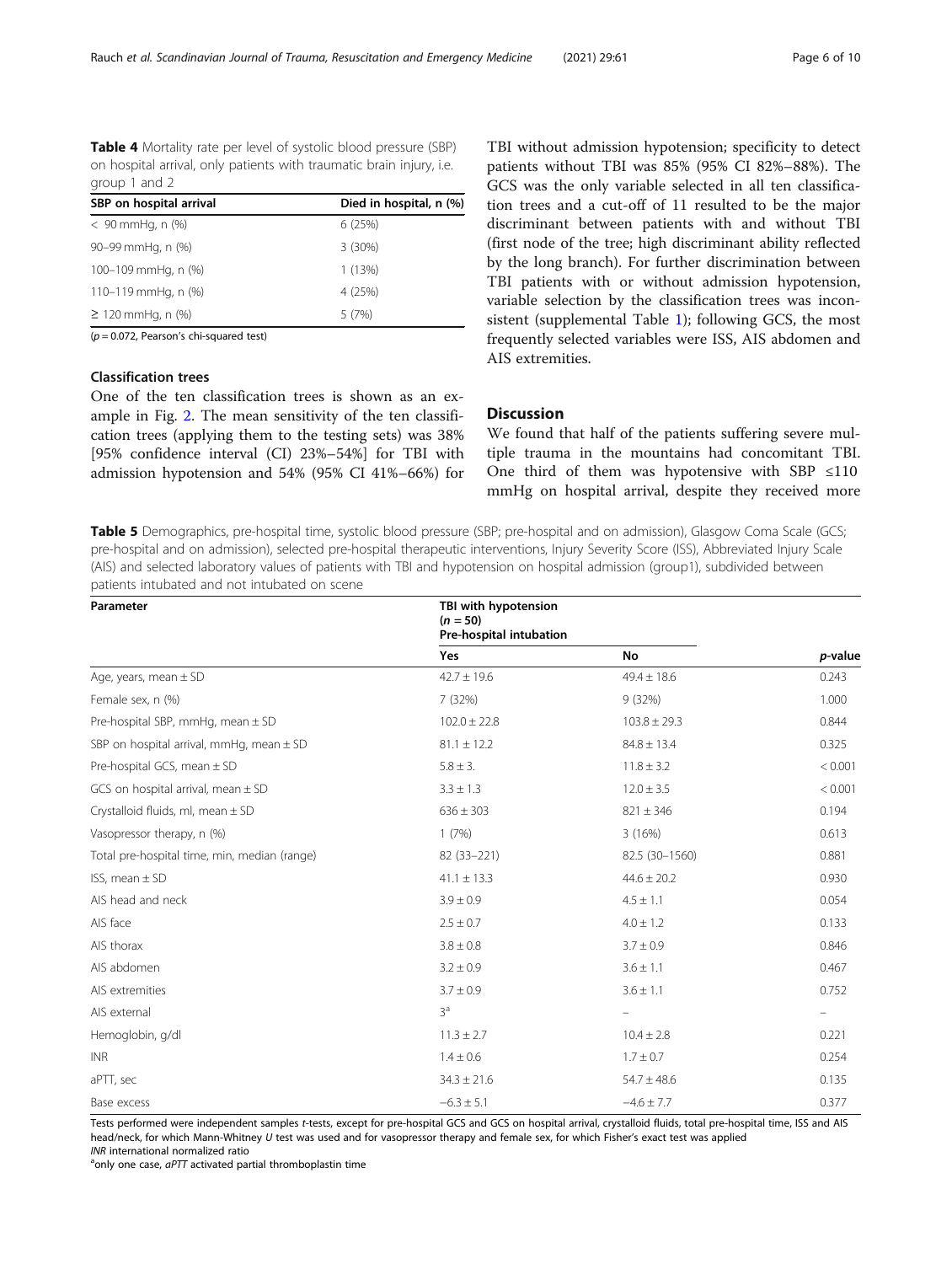<span id="page-6-0"></span>

fluids pre-hospitally than multiple trauma patients without admission hypotension. Hypotensive multiple trauma patients with TBI were more severely injured, had a more severe coagulopathy, lower haemoglobin levels and lower base excess values; body temperature was lower at hospital arrival. Hypotensive patients with TBI had the highest mortality rate compared to nonhypotensive multiple trauma patients with TBI and multiple trauma patients without TBI. No single variable or set of variables could reliably predict admission hypotension in multiple trauma patients with TBI.

Outdoor activities in the mountains have gained popularity over recent years [\[16\]](#page-8-0). In parallel, the number of rescue missions in mountainous environments has increased [\[17\]](#page-8-0) and the proportion of potentially life threatening injuries has notably risen [\[8,](#page-8-0) [9,](#page-8-0) [18\]](#page-8-0). Data on TBI in severely injured trauma patients in mountain areas is scarce. We found an incidence of TBI of about 50% among mountain multiple trauma patients, which is comparable to the rate of TBI among severely injured patients in urban or suburban areas [\[19](#page-8-0)]. The major cause leading to TBI in mountain accidents was fall during hiking.

Hypotension is common in severely injured patients [[8,](#page-8-0) [9\]](#page-8-0) and is tolerated to a certain degree in order to avoid the adverse effects of early and high-dose fluid resuscitation [\[20](#page-8-0)]. This concept of "permissive hypotension" is contraindicated in patients with TBI [\[2](#page-8-0)] because the maintenance of an adequate cerebral perfusion is essential to ensure tissue oxygenation of the injured central nervous system and to avoid secondary brain injury [\[3](#page-8-0)–[5,](#page-8-0) [21](#page-8-0)–[23](#page-8-0)]. The current guidelines of the Brain Trauma Foundation recommend maintaining SBP at ≥100 mmHg for patients 50 to 69 years old and at

≥110 mmHg for patients 15 to 49 or over 70 years old [[2\]](#page-8-0). We found that one third of multiple trauma patients rescued in mountainous environment with TBI had SBP ≤110 mmHg on hospital arrival, in agreement with published data on urban trauma patients [[4,](#page-8-0) [6\]](#page-8-0). These patients (group 1) had a marked drop of their SBP during the pre-hospital phase from a mean SBP of about 100 mmHg on scene to about 80 mmHg on hospital arrival, even though these patients received more aggressive fluid resuscitation as compared to the other groups of trauma patients. This might be due to several reasons. First, patients with TBI and admission hypotension were more severely injured and had a higher mean ISS compared to the other groups. We suspect that these patients had more severe traumatic bleeding, as they had lower haemoglobin levels, lower base excess values and more severe coagulopathy on hospital arrival, and hemorrhage is the most frequent cause of hypotension in trauma patients [\[24\]](#page-9-0). Yet, the higher ISS was mainly due to a higher AIS of the head/neck body region, where severe traumatic bleeding leading to hypotension is relatively uncommon. Second, the drop of SBP during the pre-hospital phase could indicate that the treatment performed on scene was either insufficient or that no other treatment was feasible. Stopping the bleeding whenever possible and the cautious administration of fluids and possibly vasopressors are the main options to maintain or augment blood pressure and tissue perfusion [\[25](#page-9-0), [26](#page-9-0)]. The uncritical administration of fluids can have detrimental effects and lead to or worsen hypothermia, dilution coagulopathy and trauma induced coagulopathy, particularly when administered prehospitally in a cold environment. Therefore, a restricted volume replacement strategy to restore cardiac preload and achieve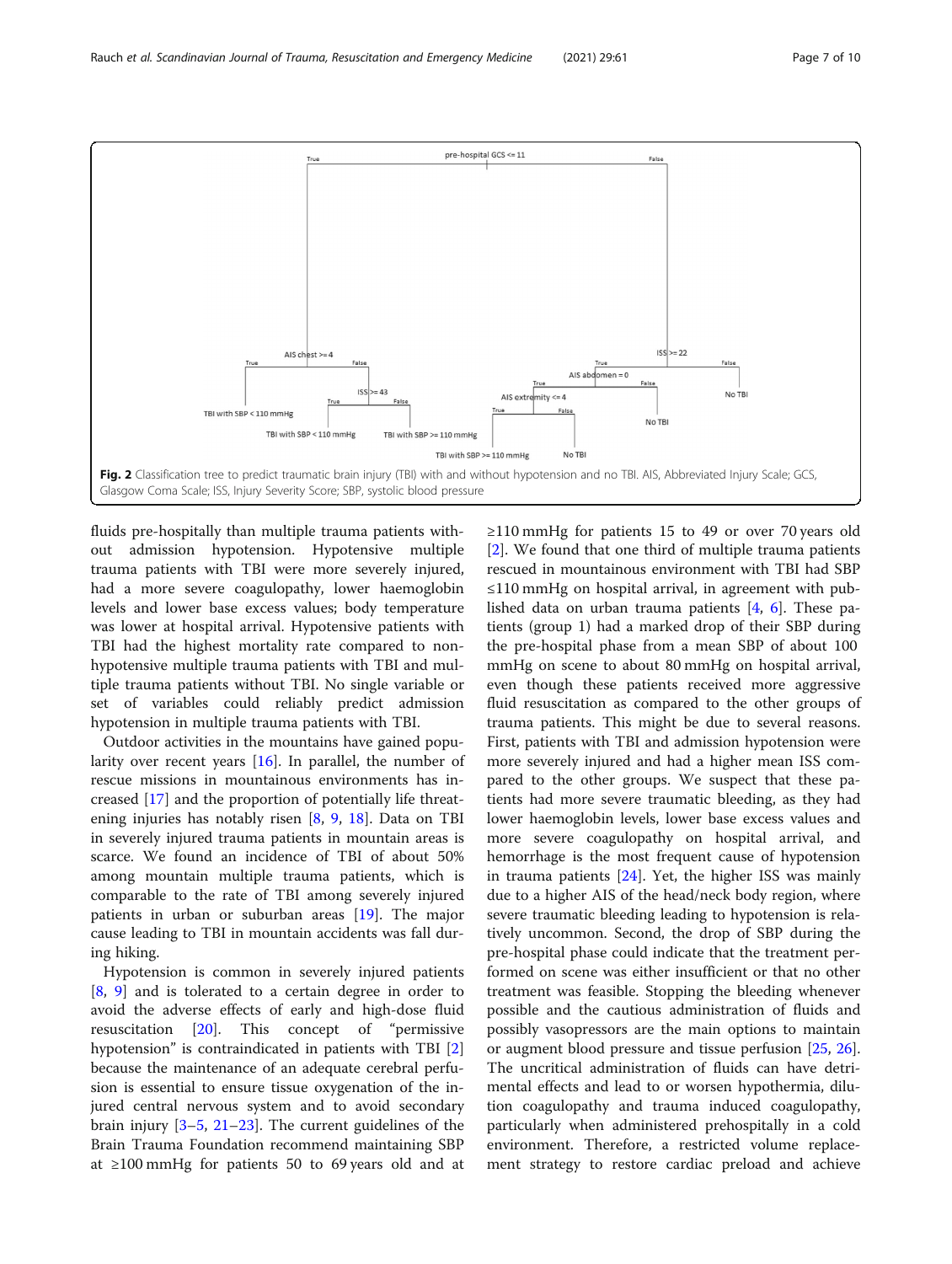target blood pressure until bleeding can be controlled is recommended [[25,](#page-9-0) [26\]](#page-9-0). Although in our study patients with TBI and admission hypotension received significantly more fluids compared to non-hypotensive patients with TBI and patients without TBI, the fluid administration in all three patient groups was restrictive with volumes of far less than 1 l. Vasopressors were seldomly administered. The administration of vasopressors to maintain a sufficient cerebral perfusion pressure could play an important role in the treatment of multiple trauma patients with TBI, in particular in mountain rescue operations with prolonged pre-hospital times. Vasopressors allow to maintain target blood pressure and at the same time to limit the amount of fluid and the negative consequences associated with an excessive volume therapy [[27](#page-9-0)]. However, it remains unclear how to attain the best balance between volume resuscitation and vasopressor administration in order to achieve an adequate cerebral perfusion pressure [[28](#page-9-0)– [31\]](#page-9-0). Current guidelines recommend the administration of vasopressors in addition to fluids to maintain target SBP in the presence of life-threatening hypotension [[25,](#page-9-0) [26](#page-9-0)]. Recent studies on the use of vasopressin in trauma patients with hemorrhagic shock are promising [\[32](#page-9-0), [33\]](#page-9-0) but additional research is necessary to determine effect on morbidity or mortality. In addition to fluids and vasopressors, the prehospital activation of an intra-hospital standardized hemorrhage control response including a transfusion protocol is recommended [[34,](#page-9-0) [35](#page-9-0)]. A third factor that could explain the drop in SBP during the pre-hospital phase in patients with TBI and admission hypotension is the induction of anesthesia and intubation on scene. Yet, the difference in the rate of pre-hospital intubation between TBI patients with and without admission hypotension was not different. Also, when comparing TBI patients with admission hypotension who were intubated on scene with TBI patients with admission hypotension who were not intubated on scene, no difference in SBP on admission was found.

We found that more than one third of patients in group 1 and 2 were hypothermic (body temperature < 35 °C) on hospital arrival while the rate of admission hypothermia was low in patients without TBI (group 3). This difference could be caused by the higher rate of anesthesia in group 1 and 2 compared to group 3. General anesthetics greatly impair thermoregulation, reducing the thresholds for vasoconstriction and shivering [[36\]](#page-9-0), increasing the risk of hypothermia. Hypothermia is an independent predictor of mortality in trauma [\[37](#page-9-0), [38](#page-9-0)] and hypothermia prevention is paramount, although often disregarded during the initial resuscitation and particularly difficult in the harsh environment encountered in mountain rescue.

We sought factors easily obtainable on scene that could predict admission hypotension in order to identify at risk patients on scene and eventually adopt a more aggressive treatment. We used a relatively novel method in the field of medicine, i.e. classification trees [\[13](#page-8-0)]. No single variable or any set of variables easily obtainable in the pre-hospital setting were able to predict admission hypotension with a reasonable sensitivity and specificity. Apart from GCS, the ISS and the AIS abdomen and AIS extremities were the variables most frequently selected in the classification trees. Both, the abdomen and the extremities can be a source of major bleeding, which affirms that hemorrhage is probably the main cause of hypotension multiple trauma patients with TBI and aggressive treatment of bleeding is paramount.

#### Limitations

First, the number of cases collected in the IATR is limited when compared to the large data sets of urban trauma cases. Second, some data were missing, which is a limitation inherent to almost all registries. Both limitations curb the possibility to draw specific treatment protocols for mountain trauma causalities from our analysis. This highlights the need to continue to prospectively collect high quality data on trauma patients in mountain areas to perform further in-depth analyses using a larger sample size. Third, in the IATR, head and neck injuries are grouped in a single category (head/neck) and therefore the rate of isolated or concomitant spinal cord injuries, which could contribute to hypotension and hypothermia, is unknown. Fourth, we used SBP to define hypotension while the mean arterial pressure is more relevant for the cerebral perfusion and should be considered when available. Yet, SBP is much easier to obtain in the pre-hospital setting and the latest Brain Trauma Foundation guidelines recommend SBP target values [\[2](#page-8-0)].

#### Conclusion

Multiple trauma in the mountains goes along with severe TBI in almost 50%. One third of patients with TBI is hypotensive on hospital arrival and this is associated with increased mortality. No single variable or set of variables easily obtainable at scene was able to predict admission hypotension in TBI patients. Hypothermia is frequent and hypothermia assessment and prevention therefore paramount for multiple trauma patients with TBI in mountain areas. Whether more aggressive prehospital volume resuscitation or vasopressor administration can improve survival in these patients needs to be investigated in further studies.

#### Abbreviations

AIS: Abbreviated injury scale; aPTT: Activated Partial Thromboplastin Time; ATLS: Advance Trauma Life Support; BE: Base excess; GCS: Glasgow Coma Scale; IATR: International alpine trauma registry; INR: International normalized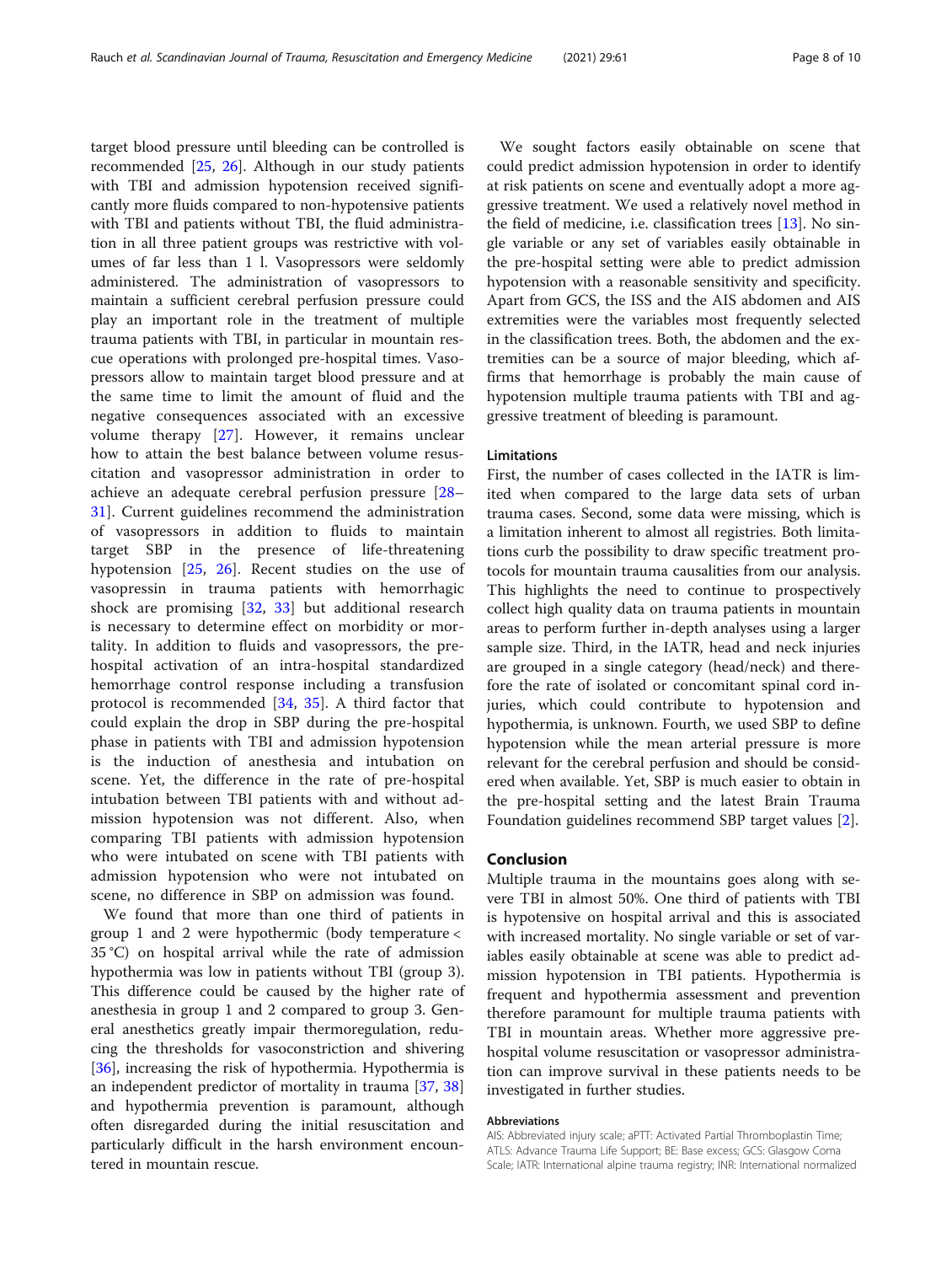<span id="page-8-0"></span>ration; ISS: Injury severity score; SBP: Systolic blood pressure; TBI: Traumatic brain injury

#### Supplementary Information

The online version contains supplementary material available at [https://doi.](https://doi.org/10.1186/s13049-021-00879-1) [org/10.1186/s13049-021-00879-1.](https://doi.org/10.1186/s13049-021-00879-1)

Additional file 1: Supplemental Table 1. Variables selected, sensitivity and specificity of each classification tree.

#### Acknowledgements

We acknowledge all members of the IATR study group for their contribution: Martin Palma, Lukas Gasteiger, Marianna Zatelli, Elke Frohn, Erika Noe, Stefanie Ziegler, Andreas Frasnelli, Samuel Haupt, Marc Kaufmann, Elisabeth Gruber, Nicole Ritsch, Rita Haller, Wolfgang Lunz, Katharina Grasegger. The authors thank the Department of Innovation, Research and University of the Autonomous Province of Bozen/Bolzano for covering the Open Access publication costs.

#### Authors' contributions

SR, MM, PM, HB and GS conceived the study. TdC provided statistical advice on study design and analyzed the data. The IATR study group collected data. SR drafted the manuscript, and all authors contributed substantially to its revision. All authors take responsibility for the paper as a whole. The author(s) read and approved the final manuscript.

#### Funding

No funding was received for this study.

#### Availability of data and materials

The datasets used and/or analysed during the current study are available from the corresponding author on reasonable request.

#### **Declarations**

#### Ethics approval and consent to participate

The International Alpine Trauma Registry was approved by the ethics committee of the Bolzano Hospital, Italy (n. 27–2010).

#### Consent for publication

Not applicable.

#### Competing interests

The authors declare that they have no competing interests.

#### Author details

<sup>1</sup> Eurac Research, Institute of Mountain Emergency Medicine, Bolzano, Italy. <sup>2</sup> Department of Anaesthesiology and Intensive Care, Hospital of Merano, Merano, Italy. <sup>3</sup>Department of Anaesthesiology and Intensive Care, University Hospital Innsbruck, Innsbruck, Austria. <sup>4</sup>Department of Anaesthesiology and Intensive Care, St. Gallen Hospital, St. Gallen, Switzerland. <sup>5</sup>Swiss Air Rescue Rega, Zürich, Switzerland.

#### Received: 11 November 2020 Accepted: 21 April 2021 Published online: 30 April 2021

#### References

- Majdan M, Plancikova D, Brazinova A, Rusnak M, Nieboer D, Feigin V, et al. Epidemiology of traumatic brain injuries in Europe: a cross-sectional analysis. Lancet Public Health. 2016;1(2):e76–83. [https://doi.org/10.1016/S24](https://doi.org/10.1016/S2468-2667(16)30017-2) [68-2667\(16\)30017-2](https://doi.org/10.1016/S2468-2667(16)30017-2).
- 2. Carney N, Totten AM, O'Reilly C, Ullman JS, Hawryluk GW, Bell MJ, et al. Guidelines for the Management of Severe Traumatic Brain Injury, Fourth Edition. Neurosurgery. 2017;80(1):6–15. [https://doi.org/10.1227/NEU.](https://doi.org/10.1227/NEU.0000000000001432) [0000000000001432](https://doi.org/10.1227/NEU.0000000000001432)
- Barton CW, Hemphill JC, Morabito D, Manley G. A novel method of evaluating the impact of secondary brain insults on functional outcomes in traumatic brain-injured patients. Acad Emerg Med. 2005;12(1):1–6. [https://](https://doi.org/10.1197/j.aem.2004.08.043) [doi.org/10.1197/j.aem.2004.08.043.](https://doi.org/10.1197/j.aem.2004.08.043)
- 4. Manley G, Knudson MM, Morabito D, Damron S, Erickson V, Pitts L. Hypotension, hypoxia, and head injury: frequency, duration, and consequences. Arch Surg. 2001;136(10):1118–23. [https://doi.org/10.1001/a](https://doi.org/10.1001/archsurg.136.10.1118) [rchsurg.136.10.1118](https://doi.org/10.1001/archsurg.136.10.1118).
- 5. Krishnamoorthy V, Vavilala MS, Mills B, Rowhani-Rahbar A. Demographic and clinical risk factors associated with hospital mortality after isolated severe traumatic brain injury: a cohort study. J Intensive Care. 2015;3(1):46. [https://](https://doi.org/10.1186/s40560-015-0113-4) [doi.org/10.1186/s40560-015-0113-4.](https://doi.org/10.1186/s40560-015-0113-4)
- 6. Tohme S, Delhumeau C, Zuercher M, Haller G, Walder B. Prehospital risk factors of mortality and impaired consciousness after severe traumatic brain injury: an epidemiological study. Scand J Trauma Resusc Emerg Med. 2014; 22(1):1. [https://jintensivecare.biomedcentral.com/articles/10.1186/s40560-01](https://jintensivecare.biomedcentral.com/articles/10.1186/s40560-015-0113-4#citeas) [5-0113-4#citeas.](https://jintensivecare.biomedcentral.com/articles/10.1186/s40560-015-0113-4#citeas)
- 7. Berry C, Ley EJ, Bukur M, Malinoski D, Margulies DR, Mirocha J, et al. Redefining hypotension in traumatic brain injury. Injury. 2012;43(11):1833–7. [https://doi.org/10.1016/j.injury.2011.08.014.](https://doi.org/10.1016/j.injury.2011.08.014)
- 8. Ausserer J, Moritz E, Stroehle M, Brugger H, Strapazzon G, Rauch S, et al. Physician staffed helicopter emergency medical systems can provide advanced trauma life support in mountainous and remote areas. Injury. 2017;48(1):20–5. [https://doi.org/10.1016/j.injury.2016.09.005.](https://doi.org/10.1016/j.injury.2016.09.005)
- Rauch S, Dal Cappello T, Strapazzon G, Palma M, Bonsante F, Gruber E, et al. Pre-hospital times and clinical characteristics of severe trauma patients: a comparison between mountain and urban/suburban areas. Am J Emerg Med. 2018;36(10):1749–53. [https://doi.org/10.1016/j.ajem.2018.01.068.](https://doi.org/10.1016/j.ajem.2018.01.068)
- 10. Pietsch U, Strapazzon G, Ambühl D, Lischke V, Rauch S, Knapp J. Challenges of helicopter mountain rescue missions by human external cargo: need for physicians onsite and comprehensive training. Scand J Trauma Resusc Emerg Med. 2019;27(1):17.
- 11. Strapazzon G, Costanzi E, Bonsante F, Rilk C, Mair P, Brugger H. International Alpine trauma registry: preliminary results for trauma life support in the mountains. Resuscitation. 2013;84:S96–S7. [https://doi.org/10.1016/j.resuscita](https://doi.org/10.1016/j.resuscitation.2013.08.245) [tion.2013.08.245](https://doi.org/10.1016/j.resuscitation.2013.08.245).
- 12. Dick WF, Baskett PJ. Recommendations for uniform reporting of data following major trauma--the Utstein style. A report of a working party of the international trauma Anaesthesia and critical care society (ITACCS). Resuscitation. 1999;42(2): 81–100. [https://doi.org/10.1016/S0300-9572\(99\)00102-1.](https://doi.org/10.1016/S0300-9572(99)00102-1)
- 13. Krzywinski M, Altman N. Classification and regression trees. Nat Methods. 2017;14(8):757–8. <https://doi.org/10.1038/nmeth.4370>.
- 14. Team RC. R: a language and environment for statistical computing. Vienna: R Foundation for Statistical Computing; 2017.
- 15. Therneau T, Atkinson B, Ripley B. rpart: Recursive Partitioning and Regression Trees. R package version 4.1-11 ed, 2017. Available from: [http://](http://www.R-project.org/) [www.R-project.org/](http://www.R-project.org/). Accessed 15 Oct 2020.
- 16. Thole RT. Preparation and medical management of events in mountain and high-altitude environments. Curr Sports Med Rep. 2004;3(3):128–33. [https://](https://doi.org/10.1249/00149619-200406000-00004) [doi.org/10.1249/00149619-200406000-00004.](https://doi.org/10.1249/00149619-200406000-00004)
- 17. Marsigny B, Lecoq-Jammes F, Cauchy E. Medical mountain rescue in the Mont-Blanc massif. Wilderness Environ Med. 1999;10(3):152–6. [https://doi.](https://doi.org/10.1580/1080-6032(1999)010[0152:MMRITM]2.3.CO;2) [org/10.1580/1080-6032\(1999\)010\[0152:MMRITM\]2.3.CO;2.](https://doi.org/10.1580/1080-6032(1999)010[0152:MMRITM]2.3.CO;2)
- 18. Gosteli G, Yersin B, Mabire C, Pasquier M, Albrecht R, Carron PN. Retrospective analysis of 616 air-rescue trauma cases related to the practice of extreme sports. Injury. 2016;47(7):1414–20. [https://doi.org/10.1016/j.](https://doi.org/10.1016/j.injury.2016.03.025) [injury.2016.03.025.](https://doi.org/10.1016/j.injury.2016.03.025)
- 19. Timm A, Maegele M, Lefering R, Wendt K, Wyen H, TraumaRegister DGU. Pre-hospital rescue times and actions in severe trauma. A comparison between two trauma systems: Germany and the Netherlands. Injury. 2014; 45(Suppl 3):S43–52.
- 20. Kudo D, Yoshida Y, Kushimoto S. Permissive hypotension/hypotensive resuscitation and restricted/controlled resuscitation in patients with severe trauma. J Intensive Care. 2017;5(1):11. <https://doi.org/10.1186/s40560-016-0202-z>.
- 21. Beekley AC. Damage control resuscitation: a sensible approach to the exsanguinating surgical patient. Crit Care Med. 2008;36(7 Suppl):S267–74. <https://doi.org/10.1097/CCM.0b013e31817da7dc>.
- 22. Shackford SR. Prehospital fluid resuscitation of known or suspected traumatic brain injury. J Trauma. 2011;70(5 Suppl):S32–3. [https://doi.org/10.1](https://doi.org/10.1097/TA.0b013e31821a5858) [097/TA.0b013e31821a5858.](https://doi.org/10.1097/TA.0b013e31821a5858)
- 23. Wald SL, Shackford SR, Fenwick J. The effect of secondary insults on mortality and long-term disability after severe head injury in a rural region without a trauma system. J Trauma. 1993;34(3):377–81; discussion 81-2. <https://doi.org/10.1097/00005373-199303000-00012>.